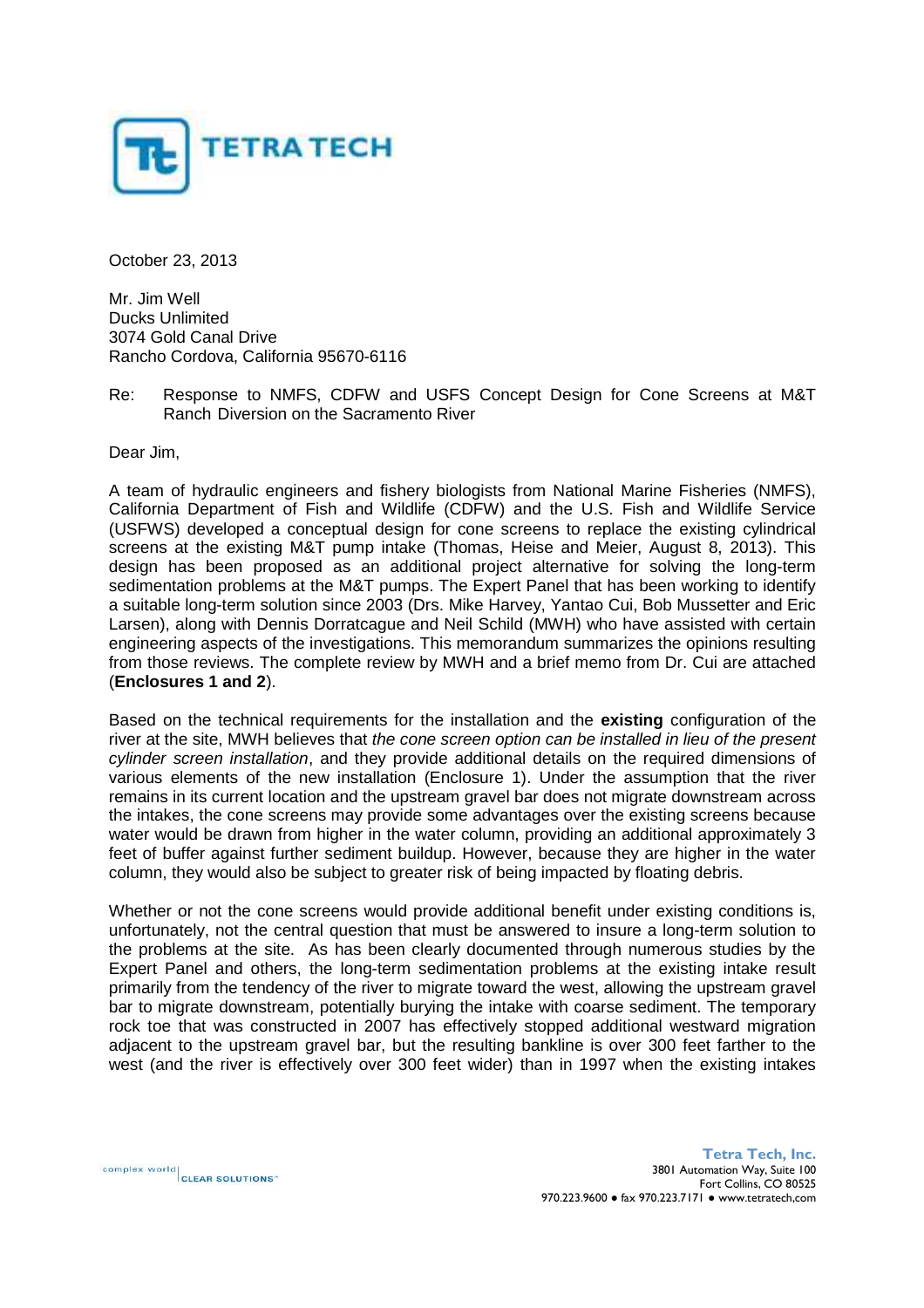

were constructed. Because of the additional widening, there is considerable uncertainty about whether holding the river at its current location is sufficient to prevent continued downstream migration of the gravel bar.

The cone screen proposal indicates that a sheet pile perimeter wall will be necessary to protect the screens from scour and debris accumulation under the screen units and this wall will redirect flows at the river bed, causing flow acceleration and continued movement of gravels past the screens. While this may be true with the existing river topography, this is a local scour process that will not prevent burial of the screens if the gravel bar continues to move downstream.

The Expert Panel continues to believe that groins are the best way to insure that the gravel bar does not migrate downstream, and we do not believe the advantages of the proposed cone screens would out-weigh the disadvantages and additional cost for their installation.

There was also apparently some uncertainty during the August 13, 2013 meeting about what the Expert Panel specifically means by "maintain current river alignment". As noted above, this means that the river must be prevented from migrating further to the west to maintain the viability of the existing intake. It also means that, in preventing further westward migration, the flow path over the range of discharges at which the pump must operate (>=5,000 cfs) must remain along the east side of the river in the immediate vicinity of the intake. The available information indicates that further restriction of the river (e.g., with the proposed groins) may be necessary to prevent the gravel bar from migrating downstream, potentially burying the intake.

Sincerely,

TETRA TECH, INC.

etter, PhD, PF Principal Engineer

Michael D. Harvey, PhD, PG Principal Geomorphologist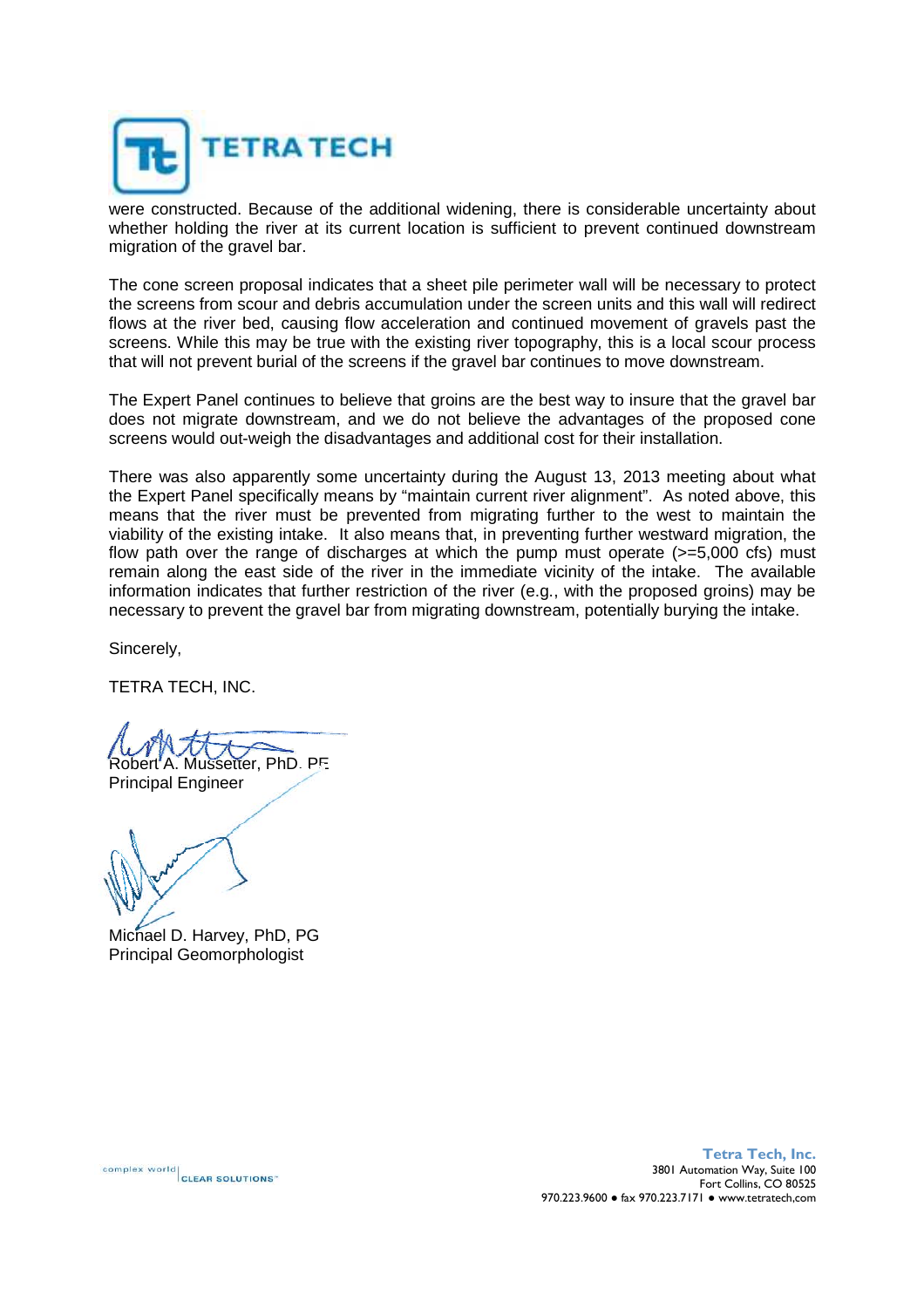

| To:          | Jim Well<br>Ducks Unlimited                         | Date:             | 16 August 2013 |
|--------------|-----------------------------------------------------|-------------------|----------------|
| <b>From:</b> | Dennis Dorratcague<br>Neil Schild                   | <b>Reference:</b> |                |
| Subject:     | Review of Cone Screens Installation at M & T Intake |                   |                |

**ENCLOSURE 1**

Neil Schild and Dennis Dorratcague reviewed the AFSP members' report, *Concept Design for Cone Screens at the M & T Diversion on the Sacramento River*, and we have the following comments.

## **General & Background**

There is little doubt that the cone screen option can be installed in lieu of the present cylinder screen installation that was completed in 1997. The initial installation was completed early that year at a total cost of under \$5 million. This included the conveyance pipe from the river diversion to the western end of the Phelan Canal.

The four existing cylinder screens are mounted on a manifold at the waterside toe of the levee with a top elevation of the cylinder screens at 109.0 feet. The minimum river water surface was 112.6 feet with 3 feet allowance required on the Sacramento River for boat traffic.

The top of the collector manifold pipe is 101.25 feet with the bottom of the cylinder screens at 104.5 feet. This means that the vertical connection between the collector and bottom of cylinder screen is about 3.25 feet long.

On the cylinder screens the manufacturer specified a minimum of 4.5 feet of clearance between the screens. The distance from the centerline of the back riser to the centerline of the front riser (riser nearest levee to riser out towards center of river) is 13 feet 3 inches. The centerline of risers upstream to downstream is 16 feet 9 inches.

In the literature for cone screens there isn't a recommended clearance between cone screens. An installation at this site using the existing manifold arrangement means the distance from an outer edge to the other cone screen would be 15 inches. This would be the front to back cone screens.

In order to raise the elevation of the cone screens closer to the water surface, the risers on the manifold would have to be extended from current 3.25 feet to as much as 7.5 feet if the top of the cone screen is to be placed near the water surface. .

# **Sediment**

The main question is what will the river location be in the future? If the river channel moves away from the intake, any type of screening system will not work without water. This is our greatest concern with the existing cylinder screens or the cone screen concept.

The proposed concept calls for a sheet pile wall creating a platform for the cone screens to rest on. Will this design provide flow patterns which will deflect sediment and prevent the buildup of gravel on the platform and against the cone screens? Do we still need groins to make sure that this alternative is viable over the long term? Is the toe revetment from the windrow rock placed a few years ago, sufficient to provide sufficient flow for these screens at the intake?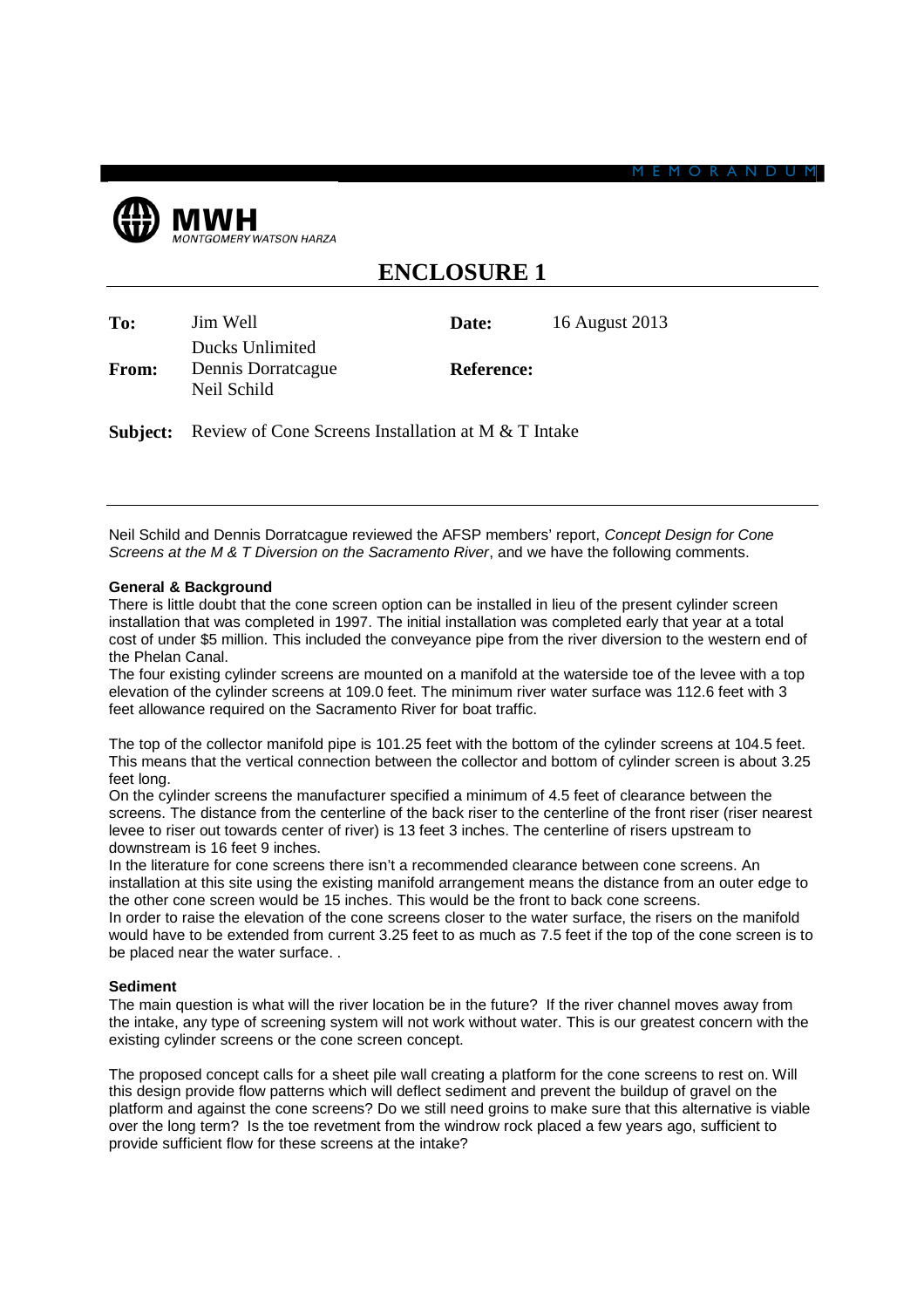These questions can be better answered by Tetra Tech and Yantao.

## **Sweeping and Approach Velocities**

If no provisions are made for keeping the river flow sufficiently close to the intake to provide a sweeping flow, then sweeping velocity criteria cannot be met. In the report it is stated that the agencies can provide a variance. This raises several questions. What data is required for the agencies to grant the variance? Can the variance be granted ahead of time? This would allow continued operation even if the intake is located in a backwater area caused by a shift in the river channel. Otherwise, such a shift in the river channel might require a curtailing water withdrawals due to criteria violation.

The 12-foot diameter cone screens suggested in the concept report are sized for a 0.33 fps approach velocity. In the northwest, to obtain a variance on sweeping velocity requirements, the approach velocity had to be reduced to 0.20 fps. This would reduce the amount of water that can be withdrawn to about 104 cfs.

Another question that might require modeling is: Will the sheet pile wall and platform improve or hinder sweeping flows at the cone screens?

# **Screens Higher in the Water Column**

In the report it was suggested that the cone screens could be mounted higher in the water. This has the advantage of raising the screens further above the bottom of the river. However, being closer to the surface the cone screens are more susceptible to impact from floating debris. This would subject the screens to an additional force from debris catching on the cone screens. It could also damage the hydraulic motors and cleaning mechanism, which pivots around a pin on top of the screens. Debris is of concern as during the cylinder screen installation piles were called for upstream only, but the operator had the contractor install additional protection (Mussetter: What Is Minimum WSEL During Operations?) downstream and across the top of the cylinder screens. During recent high flows large trees have reportedly passed over the cylinders with only minor damage to the screens.

The maintenance of the cleaners on the exterior of the cones may require more maintenance because of the debris that moves along the river bank. If there is damage, the divers would likely have to be called in for a quick repair although three cones may supply enough water for short periods of time. If the hydraulic motors need to be serviced or replaced they will have to be removed and installed by the divers.

#### **Construction**

There are concerns of installing the cofferdam as it was quite difficult to install during the original construction in 1997. This was due to the rip rap on the levee face and large rocks in the vicinity of the toe of the levee bank. Also, since original construction, additional large rocks have been placed around the foundation for the manifold. The recent dive report indicates that the clearance below the bottom of the cylinder screens ranges from three to five feet. The shallow depths are near the levee, and the larger clearance is under the upstream cylinders. The cofferdam would take longer than one week suggested in the report.

During construction water would have to be supplied to the Phelan Canal by some means, probably a temporary screening facility in the river with pipes over the levee to the existing pump station. Temporary pumps would also need to be installed. These facilities could be sized for the smaller winter flows, but a schedule would have to be worked out to see if this is possible.

## **Hydraulic Lines**

The location of the hydraulic pumps and lines to the motors has to be determined to provide the least construction costs but provide the highest reliability. Lines could be buried down the face of the levee. This would require temporary removal and replacement of the bank protection. The option of solar power may not likely provide the level of reliability and performance required for this diversion.

#### **Conclusion**

Cone screens installed in place of the cylinder screens provide some advantages and disadvantages. It provides water withdrawal higher in the water column in case of sediment buildup, but it is also more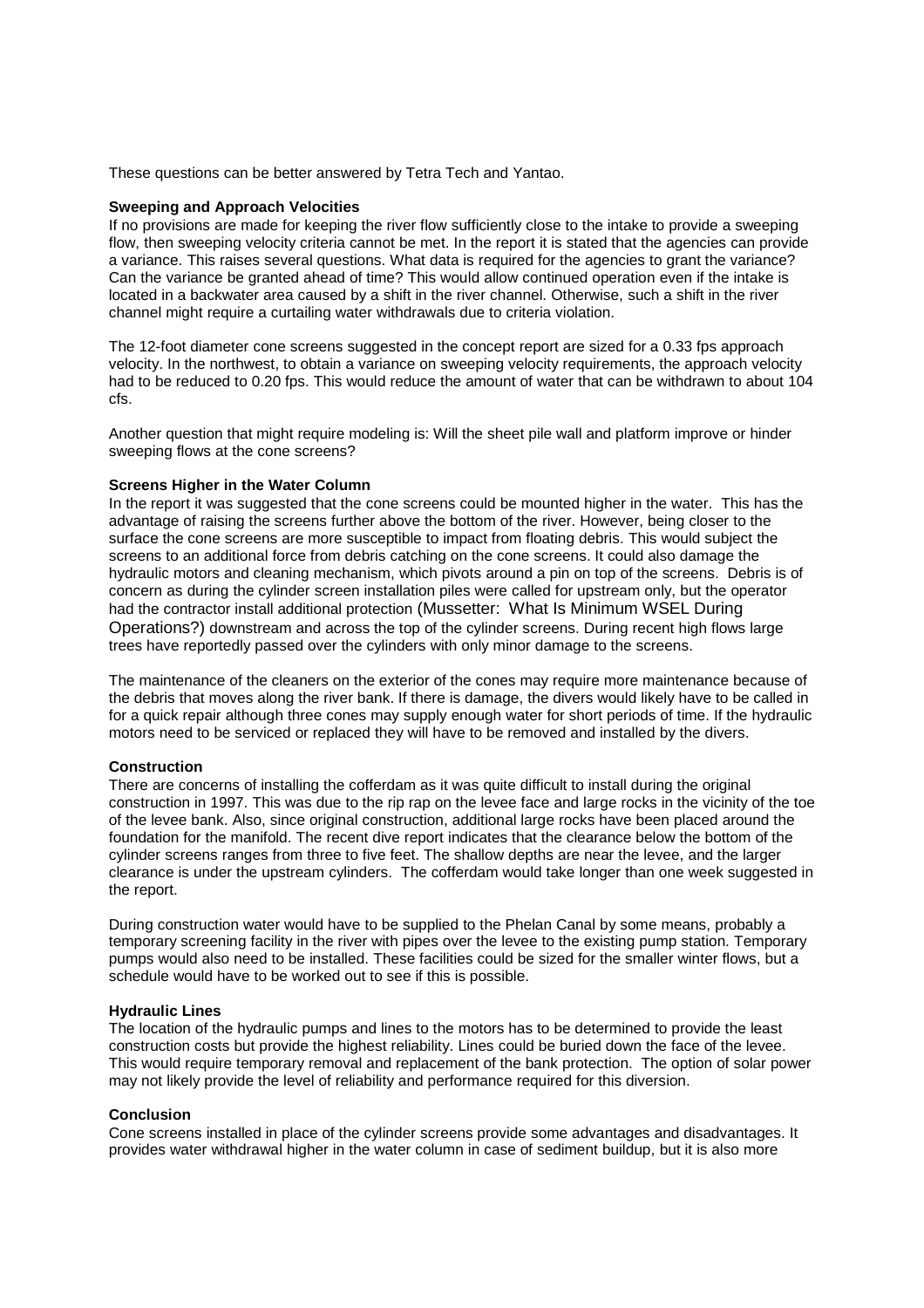susceptible to damage by floating debris. This alternative does not address the main question: Will there be sufficient flow at the screen location to make the necessary water withdrawals?

It seems to me that the operator needs to weigh in on this option as there may be advantages that offset the potential problems related to this type of installation. There are also disadvantages associated with the other intake options downstream or across the river. The primary objective here is to weigh the cost of changing the types of fish screens justified to provide the potential reliability while overriding the possible disadvantages and additional cost of operations and maintenance.